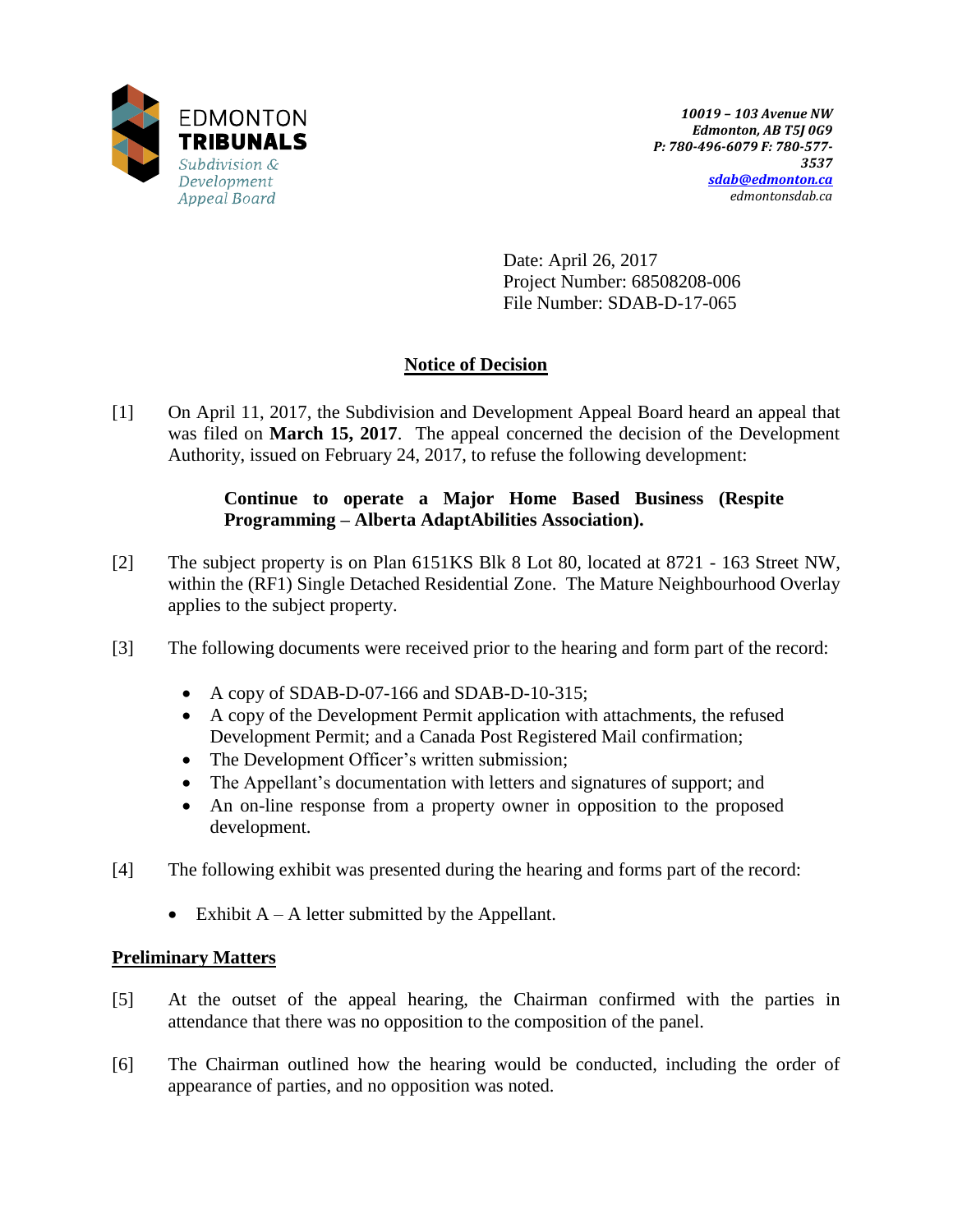[7] The appeal was filed on time, in accordance with section 686 of the *Municipal Government Act*, RSA 2000, c M-26.

#### **Summary of Hearing**

- *i) Position of Ms. M. Hordal who was accompanied by Ms. S. Donogh, speaking on behalf of the Appellant, Alberta AdaptAbilities Association*
- [8] Ms. Hordal is the founder of the Alberta AdaptAbilities Association ("AdaptAbilities") which has been in operation since 2007. She lives and works in the McKernan neighbourhood.
- [9] The organization is unique and provides an opportunity for families to help them cope with the challenges of caring for children and youth with disabilities.
- [10] There is another location in a house in the McKernan neighbourhood and they have an agreement with the McKernan Community League to use their community hall.
- [11] They are looking for more space in west Edmonton and the MacEwan West Art Centre.
- [12] Last summer there were 350 children in their summer camp and now there are approximately 800.
- [13] Their organization uses a school in the summer during their busy time.
- [14] They keep the number of children to eight at the subject location because they respect that it is in a single family dwelling.
- [15] Ms. Hordal referred to the reasons for refusal. With regard to the pedestrian or vehicular traffic, she stated that she canvassed the neighborhood and received 14 signatures in support from neighbouring properties, including the immediately adjacent neighbours to the north and the south.
- [16] With regard to the business Use being secondary to the residential Use, she stated that the tenants occupying the upper level of the house work for AdaptAbilities and can access the basement as well. In her opinion, the subject Site is primarily a residential Use.
- [17] With regard to the business being considered a Health Services Use by the Development Officer, she stated that they do not receive funding from Alberta Health Services or Alberta Health but do receive funding through Human Services, Persons with Developmental Disabilities.
- [18] Parents who require respite care want their children to stay in the community as much as possible.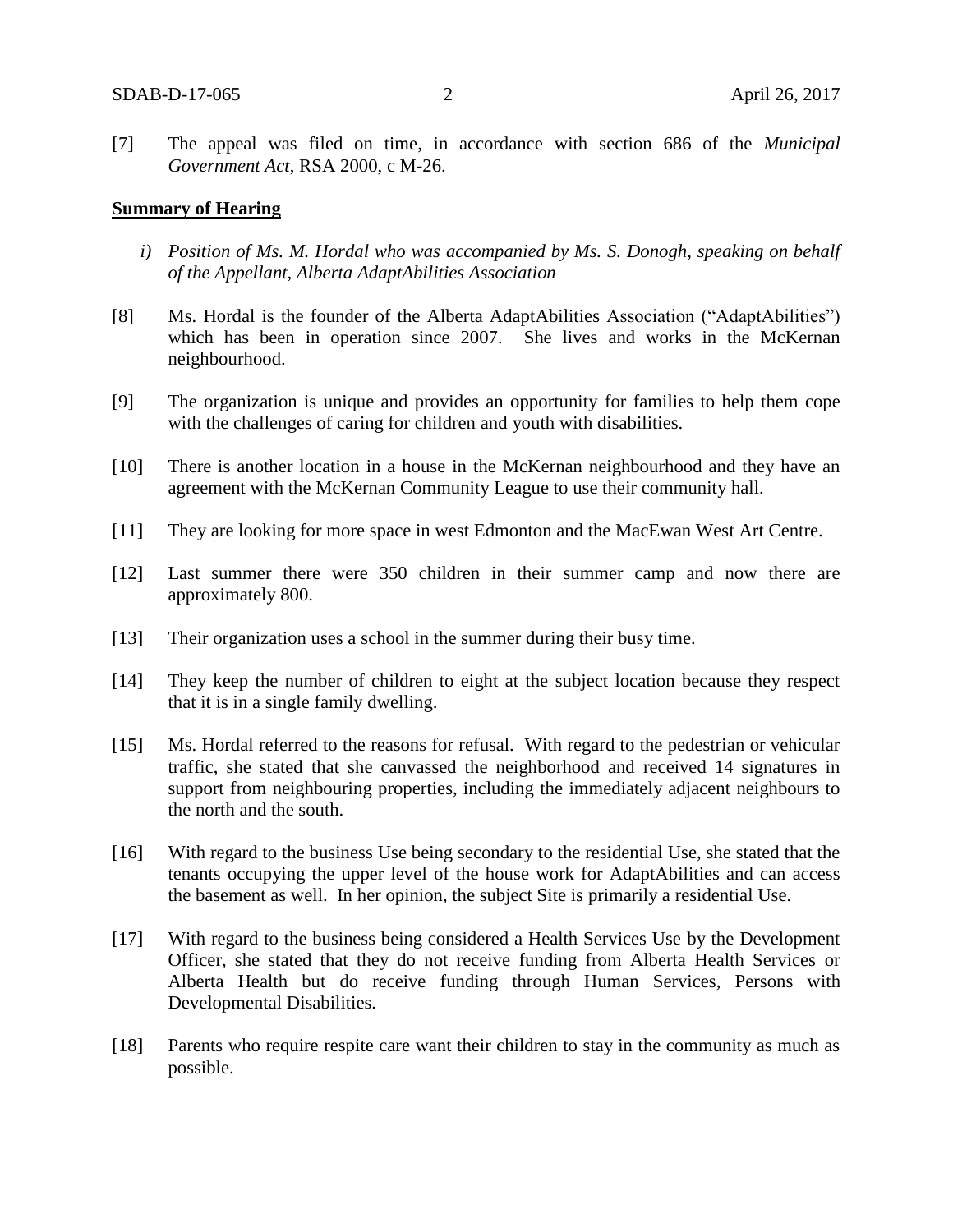- [19] The church in the community and the schools are in support of the proposed development and work with AdaptAbilities.
- [20] In her opinion, having the respite care provided in a house setting makes the children feel like it is the same type of environment as their home.
- [21] They received a letter dated November 10, 2010 (*Exhibit A*) from the City that indicated they were exempt from applying for a Business Licence on a yearly basis as they have are deemed to be a Charitable Organization. However, they neglected to reapply for a development permit after two years. In their opinion, the organization is unique and they would like to receive an approval for five years. They are willing to comply with any conditions that are suggested by the Development Officer and imposed by the Board.
- [22] With regard to a complaint regarding their school bus idling in the rear lane, she stated that the organization does not own any vehicles and that this was a school bus picking up children. They have since redirected the bus to pick up in the front of the house.
- [23] The proposed development will not generate excess traffic as vehicles only stop for a short period of time to drop off and pick up children.
- [24] She referred to a photograph of a sign on the property that was located close to a fence which has been removed. There is a small sign located on the front door.
- [25] She stated that the doors separating the two levels of the house are only for the safety of the children and they are not separate suites.
- [26] With respect to questions from the Board, Ms. Hordal and Ms. Donogh provided the following:
	- a. There are four tenants who are related that live on the upper floor of the dwelling and no one lives in the basement. All of the tenants work for AdaptAbilities.
	- b. Their central office is located on Whyte Avenue and there is a location in Meadowlark, and one in McKernan.
	- c. They can accommodate 10 to 12 children in each group but 8 children are preferred.
	- d. The subject Site is on a service road and clients access the property from the front of the house and not the rear lane. However, occasionally parents have used the rear lane as neighbours can take up the majority of the parking on the service road.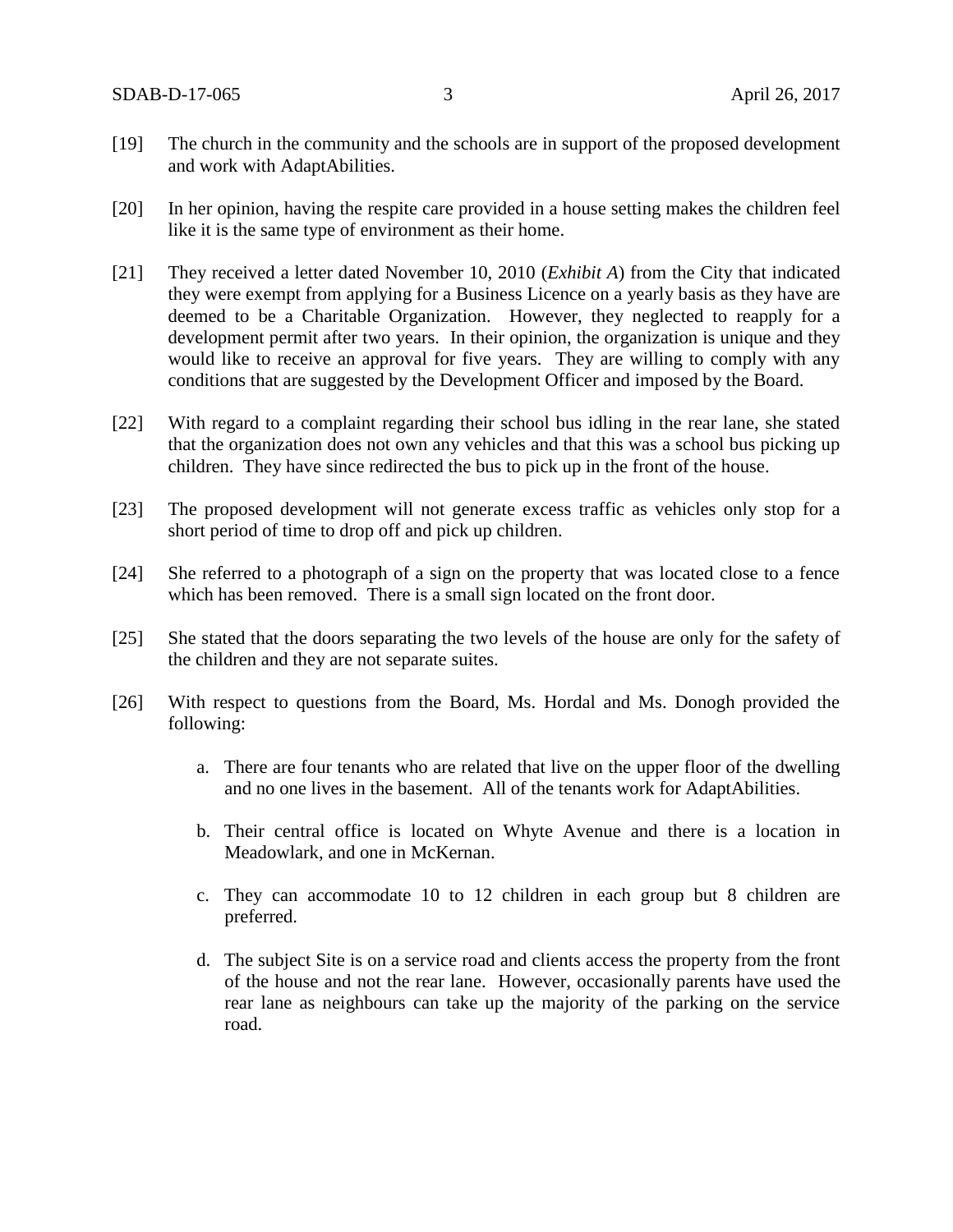- e. With regard to possibly being classified as a Child Care Service, it was their opinion that was the most accurate Use to define their care group but some of the youth are over the age of 12, which does not meet the definition.
- f. Occasionally there is one-on-one care for children that may be a flight risk and need more supervision.
- g. The staff qualifications are people who have had experience with children using respite services or university students working part time. Front line staff are not qualified under health professionals under the Health Professions Act. However, the coordinator positions with the organization require certification or a degree.
- *ii) Position of the Development Officer, Ms. H. Vander Hoek*
- [27] A Major Home Based Business requires a resident to live at the place of business and there shall be only two non-residential employees.
- [28] She reviewed the different Use Classes for the proposed development and considered it to be a Health Services Use due to the rehabilitative nature of the business. However, after hearing the Appellant's submission that proposed business could be considered a Child Care Service or Group Home, she agreed that the business could fit under several Use Classes.
- [29] With respect to questions from the Board, Ms. Vander Hoek provided the following:
	- a. She confirmed that the main reason for refusal was that the proposed business is the primary Use for the dwelling. Even if the business was secondary to the principal dwelling, the size of the business has to be reviewed.
	- b. She stated that if it was considered a Major Home Based Business, she would condition the development with a limit of 5 customer visits per day with a maximum of 2 non-resident employees.
	- c. The application could be reviewed for a Child Care Service for 8 children in this location. A Child Care Service is a Discretionary Use and does not meet the locational criteria in this location.
	- d. She confirmed that one complaint was received with regard to traffic in the area but not about the business itself.
	- e. 163 Street is busy and with the service road there is a significant amount of traffic in the area already.
	- f. The houses across 163 Street are all single detached houses.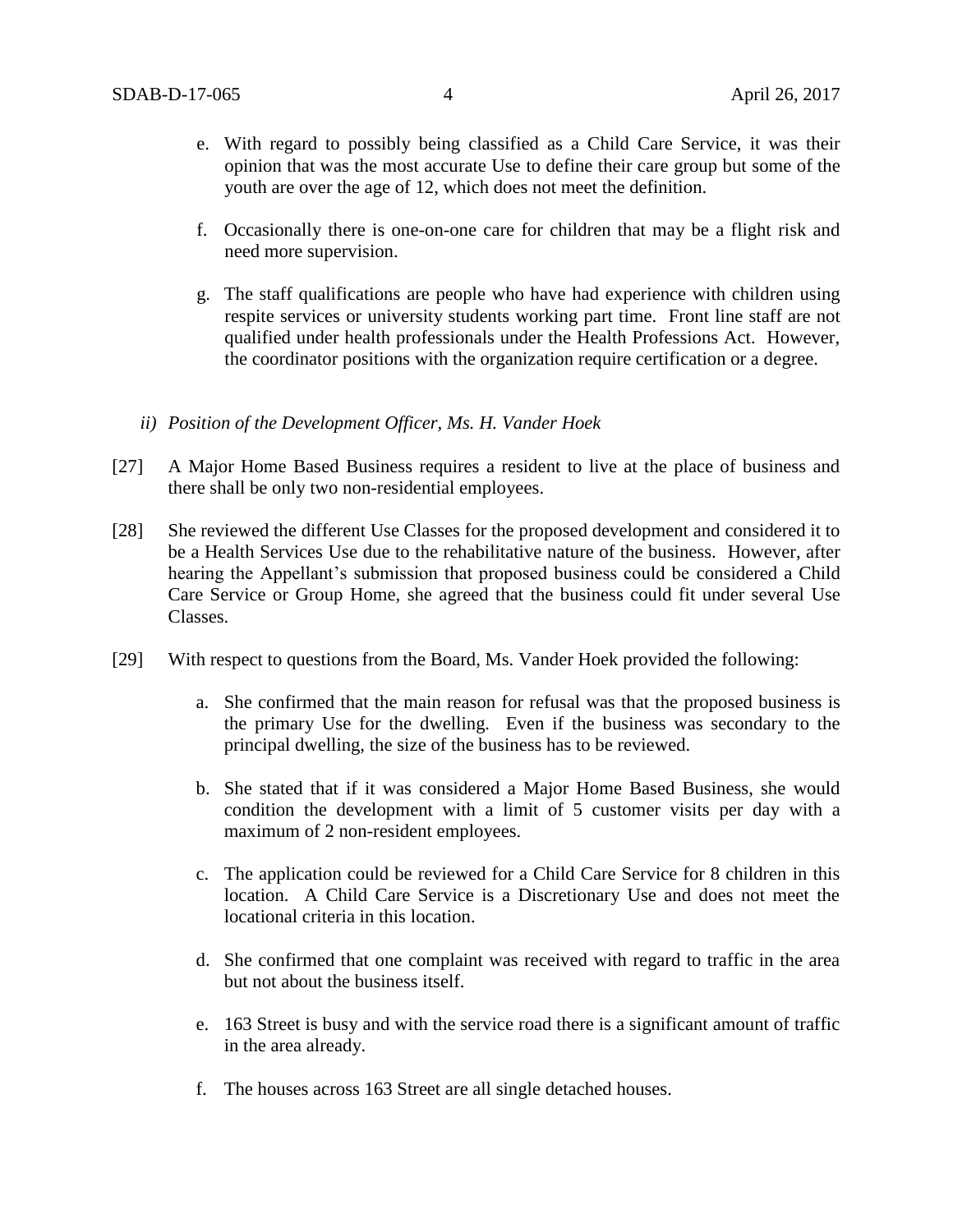- g. In her opinion, there is no specific Use Class for the proposed development.
- h. If the proposed development is approved, the Appellant will need to apply for a permit for the basement.

*iii) Rebuttal of the Appellant, Ms. Hordal and Ms. Donogh*

- [30] The organization has been operating for over 10 years since 2007. They would like to continue to operate at the subject Site since it is close to parks and the community league hall.
- [31] With regard to the traffic complaint, the neighbour who made the complaint signed in support of the proposed development and could not confirm if the vehicles that turn around on the service road are clients of their organization.
- [32] They will advise their clients not to turn around on the service road.
- [33] They confirmed that only one resident of the subject house has a vehicle and employees arriving to the subject Site take public transportation to work.
- [34] If their development is approved, they will proceed with a building permit for the basement once the appeal process is over.

#### **Decision**

- [35] The appeal is **ALLOWED** and the decision of the Development Authority is **REVOKED**. The development is **GRANTED** as applied for to the Development Authority, but as a Child Care Services Use not a Major Home Based Business Use, subject to the following **CONDITIONS**:
	- 1. The business use must be secondary to the residential use of the building and shall not change the residential character of the Dwelling or Accessory Building.
	- 2. There shall be no exterior display or advertisement other than an identification plaque or sign a maximum of 20 cm  $(8)$  x 30.5 cm  $(12)$  in size located on the dwelling.
	- 3. There shall be no more than 8 children, youths or other clients at any one time and overnight stay is prohibited.
	- 4. With the exception of an outdoor play space, there shall be no outdoor business activities, or outdoor storage of material or equipment associated with the business.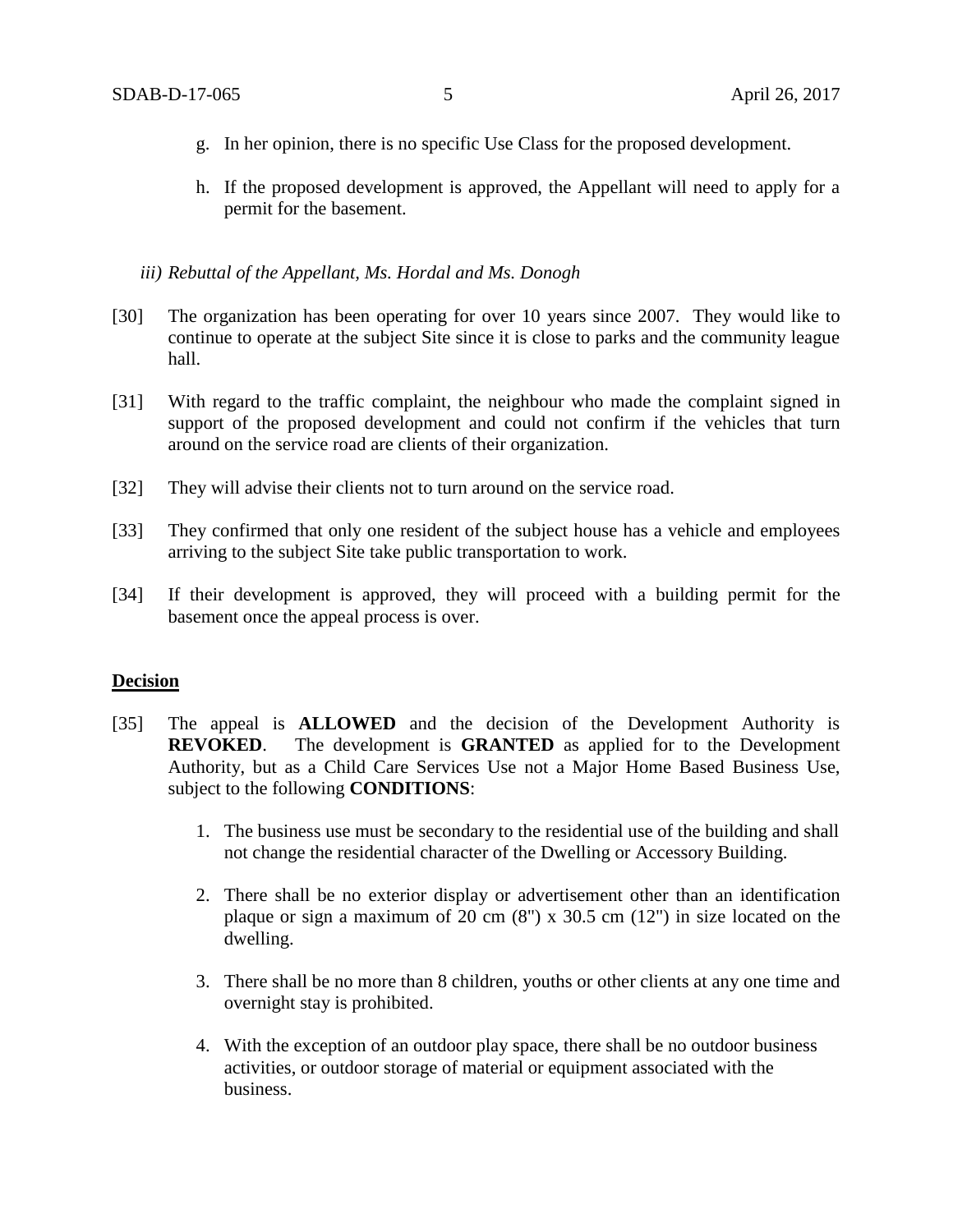- 5. No offensive noise, odour, vibration, smoke, litter, heat or other objectionable effect shall be produced.
- 6. The business use must maintain the privacy and enjoyment of adjacent residences and the characteristic of the neighborhood.
- 7. The Appellant shall comply with the playspace requirements of section 80.3 of the *Edmonton Zoning Bylaw*.
- 8. There shall be no pick-up or drop-off of clients from the rear Lane.
- [36] In granting the development, the following variances to the *Edmonton Zoning Bylaw* are waived:
	- 1. Section 80.1(a) that states:

In addition to the requirements of Section 13, every application for a Development Permit for a Child Care Services Use shall include a Site plan and floor plan that combined, includes all information required in the Child Care Services Checklist.

2. Section 80.4(b) that states:

Where a Child Care Services Use is proposed as part of a Dwelling, or is proposed in a converted Single Detached Housing, the Use shall only be located:

- i. on a Corner Lot; or
- ii. on a Site Abutting a Site that is actively used for a Community, Educational, Recreational and Cultural Service Use Class; or
- iii. Abutting a Site with zoning that lists Apartment Housing, General Retail Stores or Convenience Retail Stores as a permitted Use.

#### **Reasons for Decision**

[37] Section 7.1(3)(b) of the *Edmonton Zoning Bylaw* states:

The following guidelines shall be applied in interpreting the Use definitions:

where specific purposes or activities do not conform to any Use definition or generally conform to the wording of two or more Use definitions, the Development Officer may, at their discretion, deem that the purposes or activities conform to and are included in that Use which they consider to be the most appropriate. In such a case, the Use shall be considered a Discretionary Use, whether or not the Use is listed as a Permitted Use or Discretionary Use within the applicable Zone.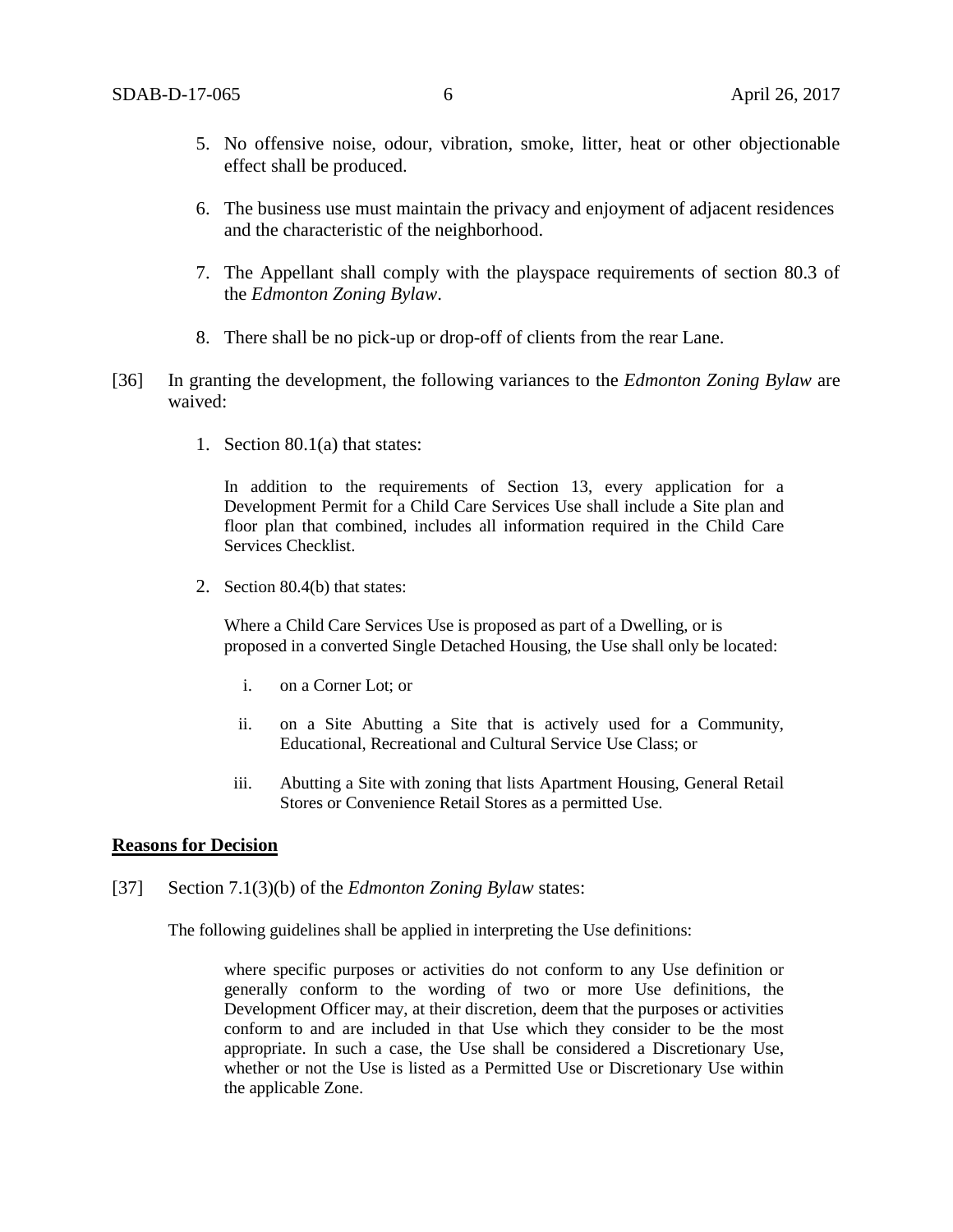The Board deems the specific purposes and activities to be that of a Child Care Service.

- [38] Alberta AdaptAbilities Association operates respite care for children, youths, and adults who reside with their families but require full-time supervision at all times. The organization operates like a daycare with the exception that the individuals attending the daycare are often over the age of 13.
- [39] The first step in assessing any development permit application is to assess and describe the Use it is being applied for. In most cases, this is a simple task. The *Edmonton Zoning Bylaw* lists numerous Use definitions that describe almost all types of land Uses. However, occasionally, a Development Officer receives an application for a Use that does not fit any of the established and described Use definitions in the *Edmonton Zoning Bylaw*. When that happens, the Development Officer has recourse to section 7.1 of the *Edmonton Zoning Bylaw*.
- [40] In particular, section  $7.1(3)(b)$  states:

The following guidelines shall be applied in interpreting the Use definitions:

where specific purposes or activities do not conform to any Use definition or generally conform to the wording of two or more Use definitions, the Development Officer may, at their discretion, deem that the purposes or activities conform to and are included in that Use which they consider to be the most appropriate. In such a case, the Use shall be considered a Discretionary Use, whether or not the Use is listed as a Permitted Use or Discretionary Use within the applicable Zone.

[41] The Development Officer, in her submission, confirmed that there was difficulty in determining what type of Use definition best described the proposed Use. In reaching her decision, she found the closest Use definition was Health Services:

> that means development used for the provision of physical and mental Health Services on an out-patient basis. Services may be of a preventive, diagnostic, treatment, therapeutic, rehabilitative, or counseling nature. Typical Uses include medical and dental office, heath clinics and counselling services.

- [42] This changed somewhat when questioned by the Board as she based her finding on the understanding that some rehabilitative services were being provided by the Appellant, but this understanding was challenged in the evidence provided by the Appellant to the Board at the hearing.
- [43] There are four potential Use definitions that could potentially be approved as being applied for:
	- 1. A Major Home Based Business; this is what is being applied for.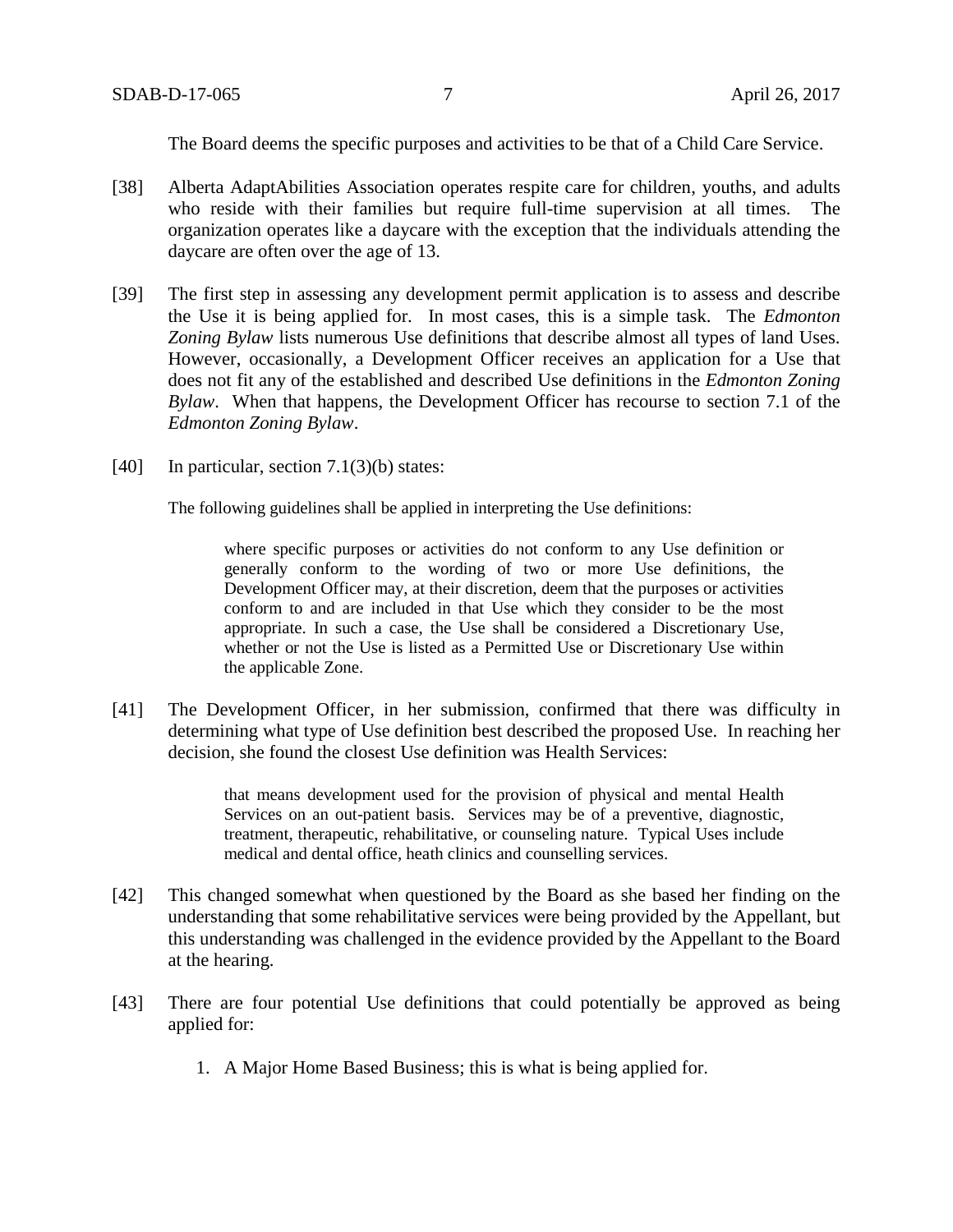- 2. Health Service; this is the Use the Development Officer considered the application to be.
- 3. Limited Group Home; and
- 4. Child Care Service.

These four Uses are all defined in the *Edmonton Zoning Bylaw* as set out below.

Under section 7.3(7), Major Home Based Business means:

development consisting of the Use of an approved Dwelling or Accessory building by a resident of that Dwelling for one or more businesses that may generate more than one business associated visit per day. The business Use must be secondary to the Residential Use of the building and shall not change the residential character of the Dwelling or Accessory building. The Dwelling may be used as a workplace by a non-resident. This Use includes Bed and Breakfast Operations but does not include General Retail Sales.

Under section 7.4(24), Health Services means:

development used for the provision of physical and mental Health Services on an out-patient basis. Services may be of a preventive, diagnostic, treatment, therapeutic, rehabilitative, or counseling nature. Typical Uses include medical and dental offices, health clinics and counseling services.

Under section 7.3(4), Limited Group Home means:

a building used for Congregate Living with not more than six residents, excluding staff, who have moderate and non-severe physical, cognitive or behavioral health issues and who require on-site professional care and supervision to perform daily living tasks, improve wellness, achieve stable and harmonious tenancy, or to exit safely in the event of an emergency.

A Limited Group Home is a home which:

- a. provides continuous (24 hours, seven days a week) on-site professional care and supervision by staff licensed or certified to provide such care;
- b. can reasonably expect two or fewer visits by emergency services per month; and
- c. is located in a purpose-built freestanding structure or Single Detached Housing converted for that purpose.

This Use does not include Extended Medical Treatment Services, Detention and Correction Facilities, Fraternity and Sorority Housing, Group Homes, and Lodging Houses.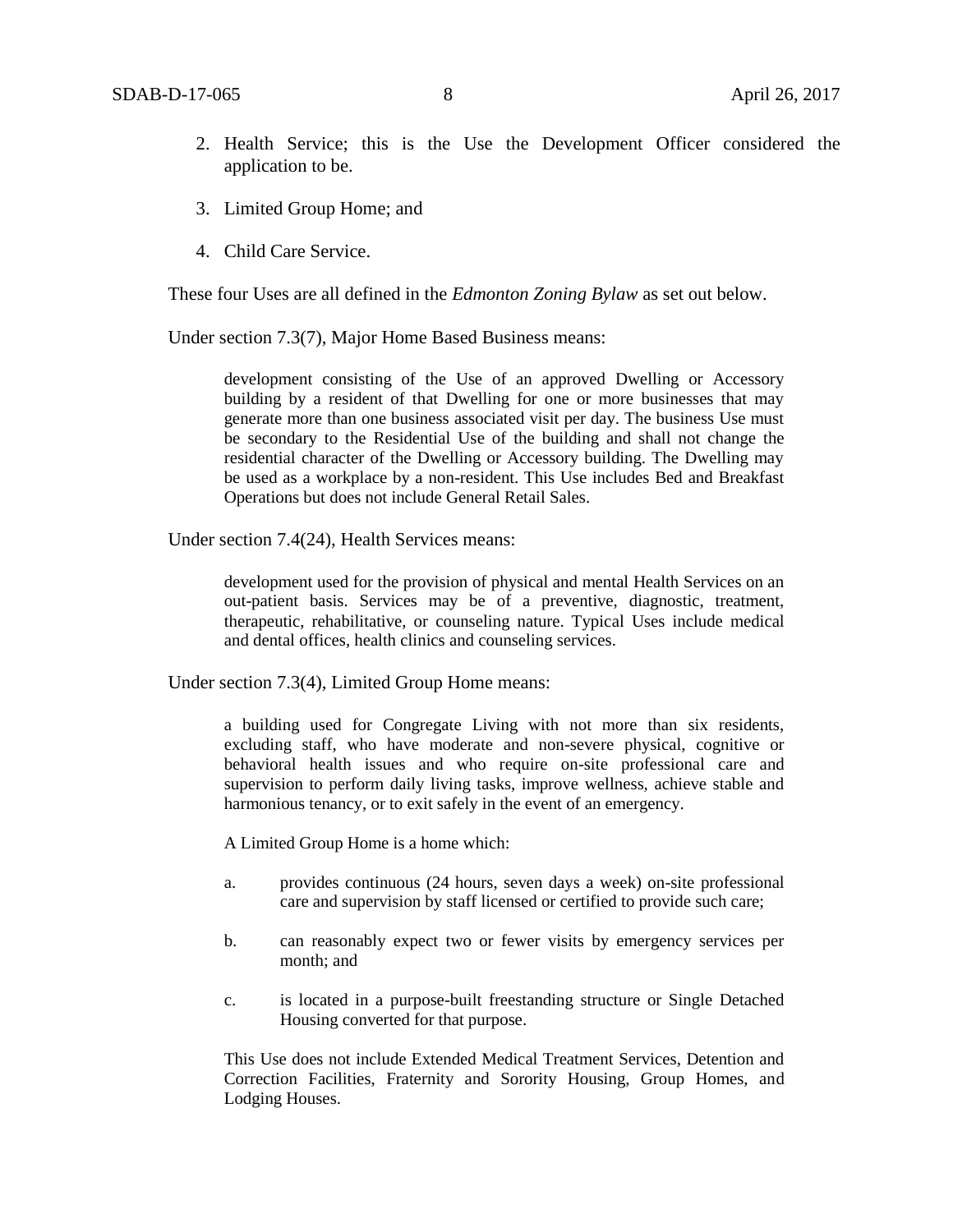Under section 7.8(2), Child Care Services means:

a development intended to provide care, educational activities and supervision for groups of seven or more children under 13 years of age during the day or evening, but does not generally include overnight accommodation. This Use typically includes daycare centres; out-of-school care centres; preschools; and dayhomes/group family care providing child care to seven or more children within the care provider's residence.

When reviewing the four Use definitions, the Board concludes that none of them accurately describes the Use of the proposed development.

- [44] With regard to the proposed development being a Major Home Based Business there were several issues with this classification:
	- 1. The entity and person operating the business is not a resident of the Dwelling. The business is operated by a non-profit company known as Alberta AdaptAbilities Association.
	- 2. The evidence before the Board is that Alberta AdaptAbilities Association is a growing and expanding operation that operates out of a number of locations.
	- 3. The organization has four locations that are occupied for 12 months all year long including a central office and three operation locations including the subject Site.
	- 4. In the summer, this expands by offering at least an additional four or five summer locations.
	- 5. The evidence before the Board is that Alberta AdaptAbilities Association is planning on expanding their operation to additional locations.
	- 6. While four employees of Alberta AdaptAbilities Association do reside in the subject location, Alberta AdaptAbilities Association and its leadership do not reside in the subject dwelling.
	- 7. In addition, the applied for permit by Alberta AdaptAbilities Association shows an extensive operation with weekly visits of 56 to 70 clients and 28 employee visits per day. This refers to employee visits and does not include the operation and work provided by resident employees.
	- 8. For these reasons the Board finds that the proposed development is not a Major Home Based Business.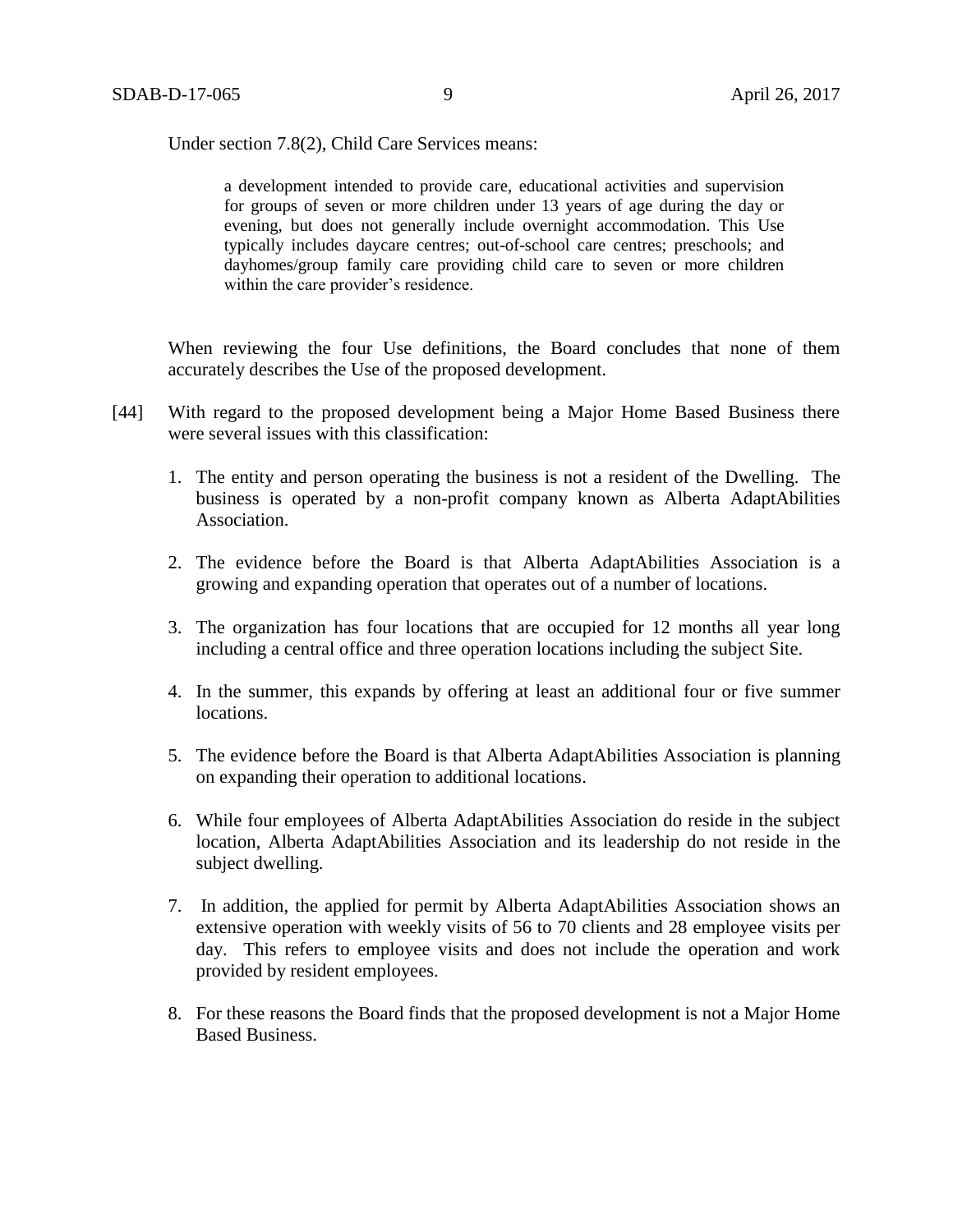[45] With regard to the proposed development being a Health Service:

Health Services are developments that provide for the provision of physical and mental Health Services on an out-patient basis. Services may be of a preventive, diagnostic, treatment, therapeutic, rehabilitative, or counseling nature. Typical Uses include medical and dental offices, health clinics and counseling services.

- 1. The evidence before the Board is that the proposed development is not a Health Services as diagnostic treatment is not provided.
- 2. The proposed development does not have a rehabilitative or counselling nature.
- 3. The funding for Alberta AdaptAbilities does not come from Alberta Health or Alberta Health Services but from Human Services.
- 4. The Board finds that this is not a Health Services Use as the organization does not provide physical and mental health services.
- [46] With regard to the proposed development being a Limited Group Home:

Although Limited Group Homes involve people who require care and supervision due to "moderate or severe health issues" and while the users of this development are also people who require care and supervision, the main aspect of a Limited Group Home is the provision of a 24 hour residence.

- 1. It is for individuals with health issues for a place to reside with the appropriate care.
- 2. All the Development Permit regulations for a Group Home or a Limited Group Home, which are extensive, are focused on the residential nature of the Use.

The Board finds that this is not a Group Home or a Limited Group Home as the children and youth receiving respite care do not reside in the facility.

[47] With regard to the proposed development being a Child Care Service:

The Board finds that the proposed development is exactly the same as a Child Care Service with one exception; there will be children and users over the age of 13.

If all of the users of the proposed development were under 13, then the proposed development would clearly fit the definition of a Child Care Service. It does not fit that definition only because of the inclusion of youths who are 13 years and older.

The Board concludes that there is not a single Use definition that matches the proposed development.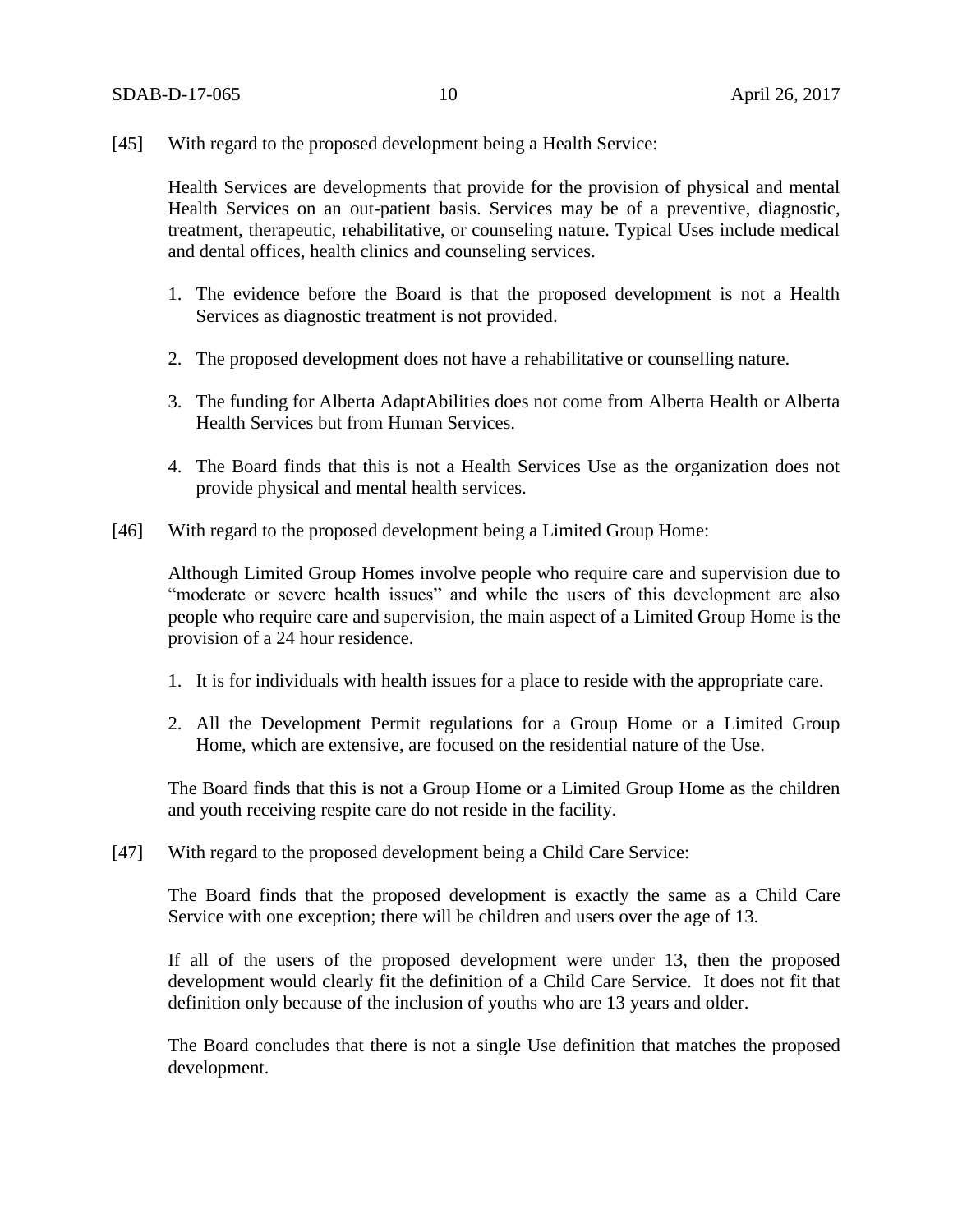- [48] Therefore, pursuant to section 7.1(3)(b), the Board may at its discretion deem that the purposes or activities conform to and are included in that Use which they consider to be the most appropriate.
- [49] The Board finds that despite the inclusion of youths and individuals over the age of 13, describing this as a Child Care Service is the most appropriate Use definition. However, this requires the Appellant to conform with the regulations that are listed in section 80 of the *Edmonton Zoning Bylaw* that pertain to a Child Care Service.
- [50] The Board finds that the Child Care Service conforms with the regulations with two exceptions:
	- 1. Due to the fact that the Appellant considered this to be a Major Home Based Business they did not submit the required floor plans as required in Section 80.1(a).
	- 2. The Board notes, and confirmed by the Development Officer, the requirements of section 80.4(b) are not being met because the Child Care Service is located in a Residential Zone but is not on a Corner Lot; or on a Site Abutting a Site that is actively used for a Community, Educational, Recreational and Cultural Service Use Class; or abutting a Site with zoning that lists Apartment Housing, General Retail Stores or Convenience Retail Stores as a permitted Use.

The Board is waiving these requirements for the following reasons:

- a. With regard to the floor plans, the Board has before them photographic evidence that allows the Board to see the nature of the interior structure of the basement in which the Use is being proposed.
- b. Based on the photographic evidence, if a floor plan was submitted it would have been satisfactory to the Board.
- c. While the Dwelling is not on a Corner Lot, the location on 163 Street, which is a major road that includes a service road in front of the subject Site, facilitates the pick-up and drop-off of clients that may be problematic in a residential area.
- d. The Board imposed a condition on the approved permit that pick-up and drop-off shall not occur in the rear Lane, which will address the concern received by an adjacent property owner regarding traffic in the rear Lane.
- [51] The Appellant provided the Board with a petition with 14 signatures from neighbouring property owners, a letter from the Annunciation Catholic School, the Hosanna Lutheran Church, and two letters from neighbouring property owners, all in support of the proposed development. One on-line response was received in opposition to the proposed development.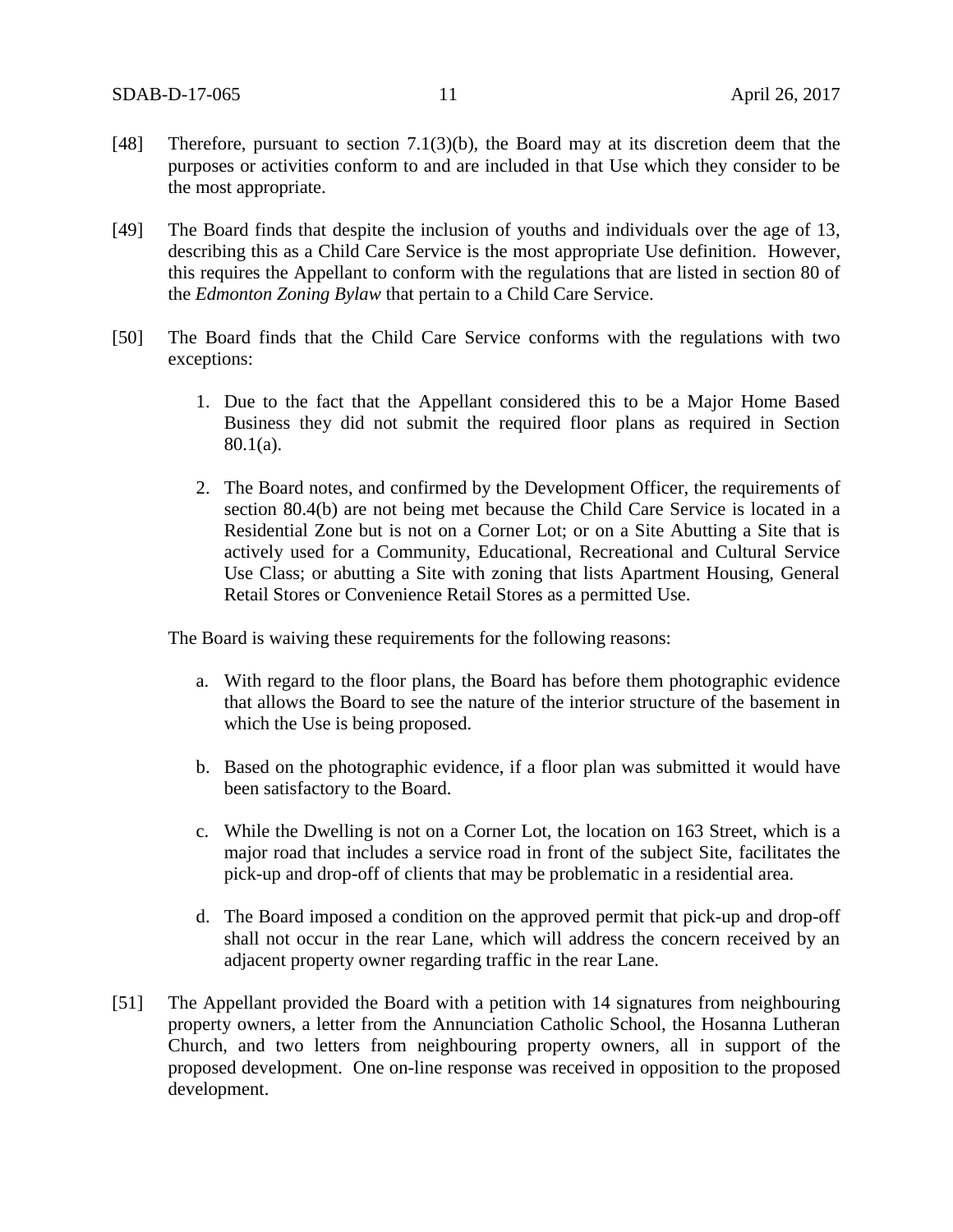- [52] The support is relevant given the fact that the business has been operating since 2007.
- [53] The exterior look and nature of the property is consistent with the characteristic of the surrounding neighbourhood.
- [54] The external appearance as a residential Dwelling continues outside of the operational hours of the facility given that four employees of Alberta AdaptAbilities Association reside full-time at the subject Site. This maintains the residential character of the Dwelling limiting the impact on the RF1 Single Detached Residential Zone.
- [55] Based on the above, it is the opinion of the Board that the proposed development will not unduly interfere with the amenities of the neighbourhood nor materially interfere with or affect the use, enjoyment or value of neighbouring parcels of land.

Mr. I. Wachowicz, Chairman Subdivision and Development Appeal Board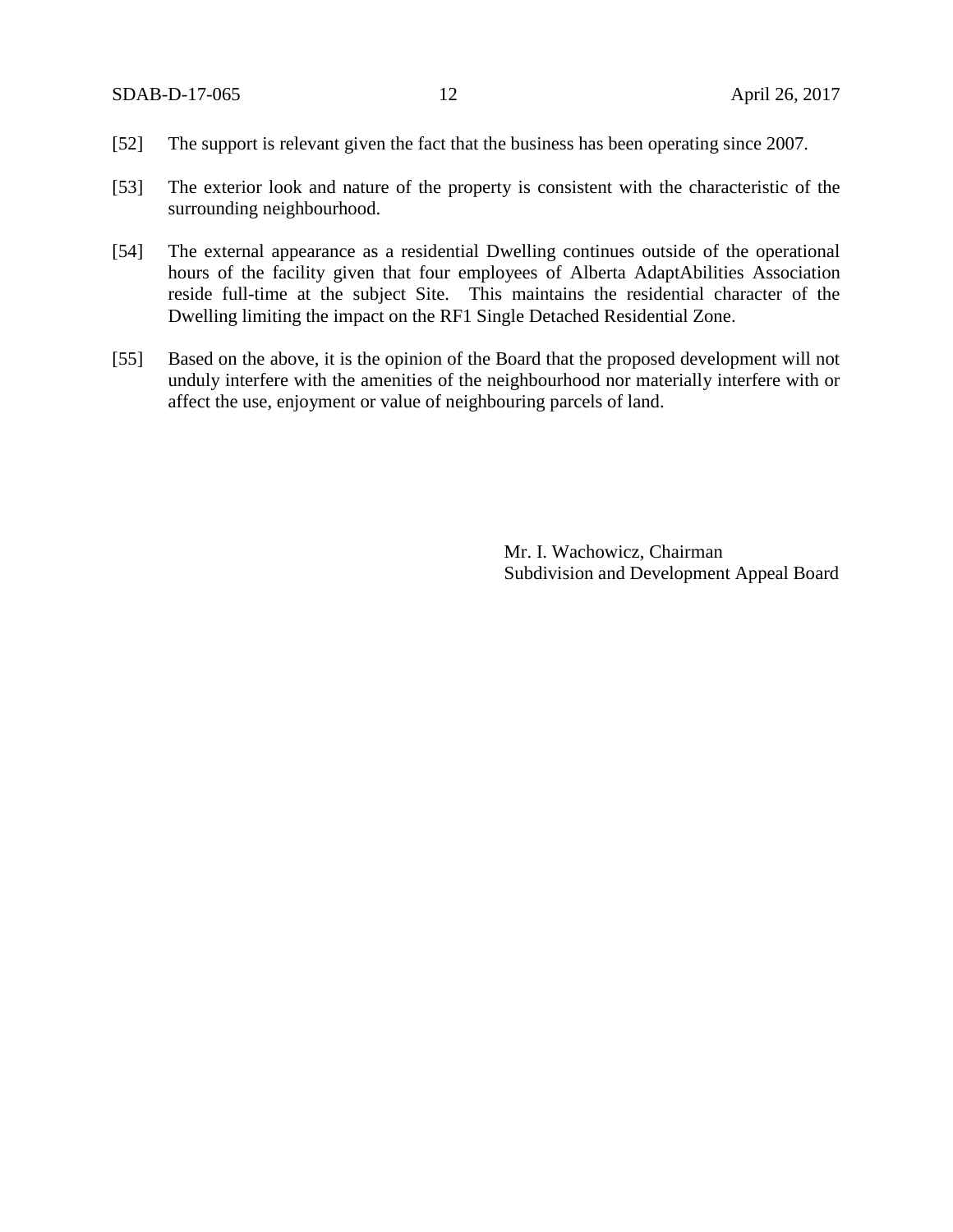### **Important Information for the Applicant/Appellant**

- 1. This is not a Building Permit. A Building Permit may be required for renovations in the basement area and can be obtained separately from the Sustainable Development Department, located on the 2nd Floor, Edmonton Tower, 10111 – 104 Avenue NW, Edmonton, AB T5J 0J4.
- 2. Obtaining a Development Permit does not relieve you from complying with:
	- a) the requirements of the *Edmonton Zoning Bylaw*, insofar as those requirements have not been relaxed or varied by a decision of the Subdivision and Development Appeal Board,
	- b) the requirements of the *Alberta Safety Codes Act*,
	- c) the *Alberta Regulation 204/207 – Safety Codes Act – Permit Regulation*,
	- d) the requirements of any other appropriate federal, provincial or municipal legislation,
	- e) the conditions of any caveat, covenant, easement or other instrument affecting a building or land.
- 3. When an application for a Development Permit has been approved by the Subdivision and Development Appeal Board, it shall not be valid unless and until any conditions of approval, save those of a continuing nature, have been fulfilled.
- 4. A Development Permit will expire in accordance to the provisions of section 22 of the *Edmonton Zoning Bylaw, Bylaw 12800*, as amended.
- 5. This decision may be appealed to the Alberta Court of Appeal on a question of law or jurisdiction under section 688 of the *Municipal Government Act*, RSA 2000, c M-26. If the Subdivision and Development Appeal Board is served with notice of an application for leave to appeal its decision, such notice shall operate to suspend the Development Permit.
- 6. When a decision on a Development Permit application has been rendered by the Subdivision and Development Appeal Board, the enforcement of that decision is carried out by the Sustainable Development Department, located on the 2nd Floor, Edmonton Tower, 10111 – 104 Avenue NW, Edmonton, AB T5J 0J4.

*NOTE: The City of Edmonton does not conduct independent environmental checks of land within the City. If you are concerned about the stability of this property for any purpose, you should conduct your own tests and reviews. The City of Edmonton, when issuing a development permit, makes no representations and offers no warranties as to the suitability of the property for any purpose or as to the presence or absence of any environmental contaminants on the property.*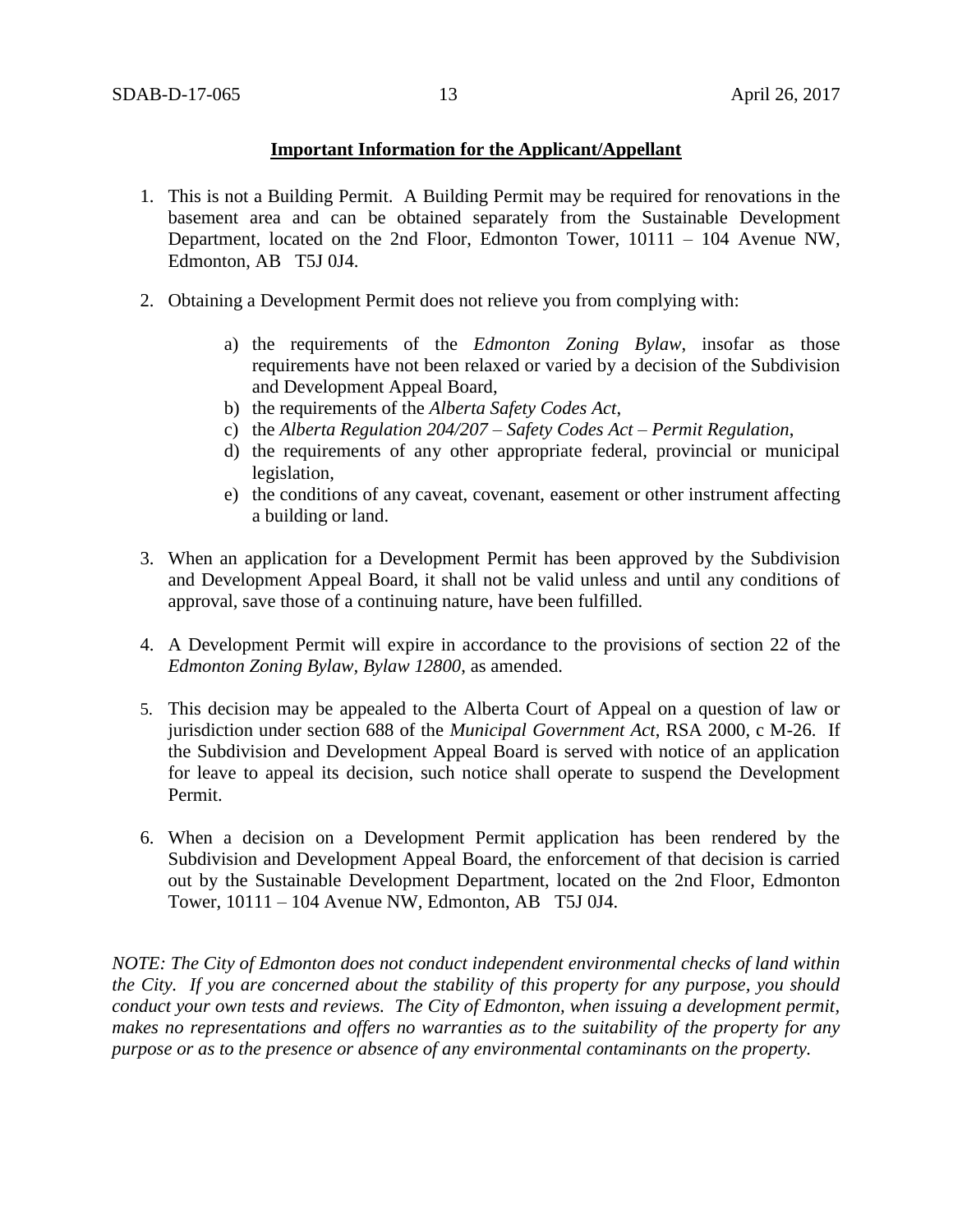

Date: April 26, 2017 Project Number: 229909807-005 File Number: SDAB-D-17-066

# **Notice of Decision**

[1] On April 11, 2017, the Subdivision and Development Appeal Board heard an appeal that was filed on **March 15, 2017**. The appeal concerned the decision of the Development Authority, issued on March 6, 2017, to refuse the following development:

## **Change the Use from a General Retail Store to Minor Alcohol Sales.**

- [2] The subject property is on Plan 1623687 Blk 6 Lot 1, located at 3707 8 Avenue SW, within the DC1 (Bylaw 17351) Direct Development Control Provision. The Southeast Area Structure Plan and the Charlesworth Neighbourhood Structure Plan apply to the subject property.
- [3] The following documents were received prior to the hearing and form part of the record:
	- A copy of Bylaw 17351;
	- A copy of the Southeast Area Structure Plan and the Charlesworth Neighbourhood Structure Plan;
	- A copy of the Development Permit application with attachments, proposed plans, and the refused Development Permit; and
	- The Development Officer's written submission and a letter from a Zoning Planner.
- [4] The following exhibits were presented during the hearing and form part of the record:
	- Exhibit  $A An$  aerial photograph, submitted by the Appellant;
	- Exhibit  $B A$  map of the Decoteau Area Structure Plan, submitted by the Appellant; and
	- Exhibit  $C$  Photographs of the area, submitted by the Appellant.

# **Preliminary Matters**

[5] At the outset of the appeal hearing, the Chairman confirmed with the parties in attendance that there was no opposition to the composition of the panel.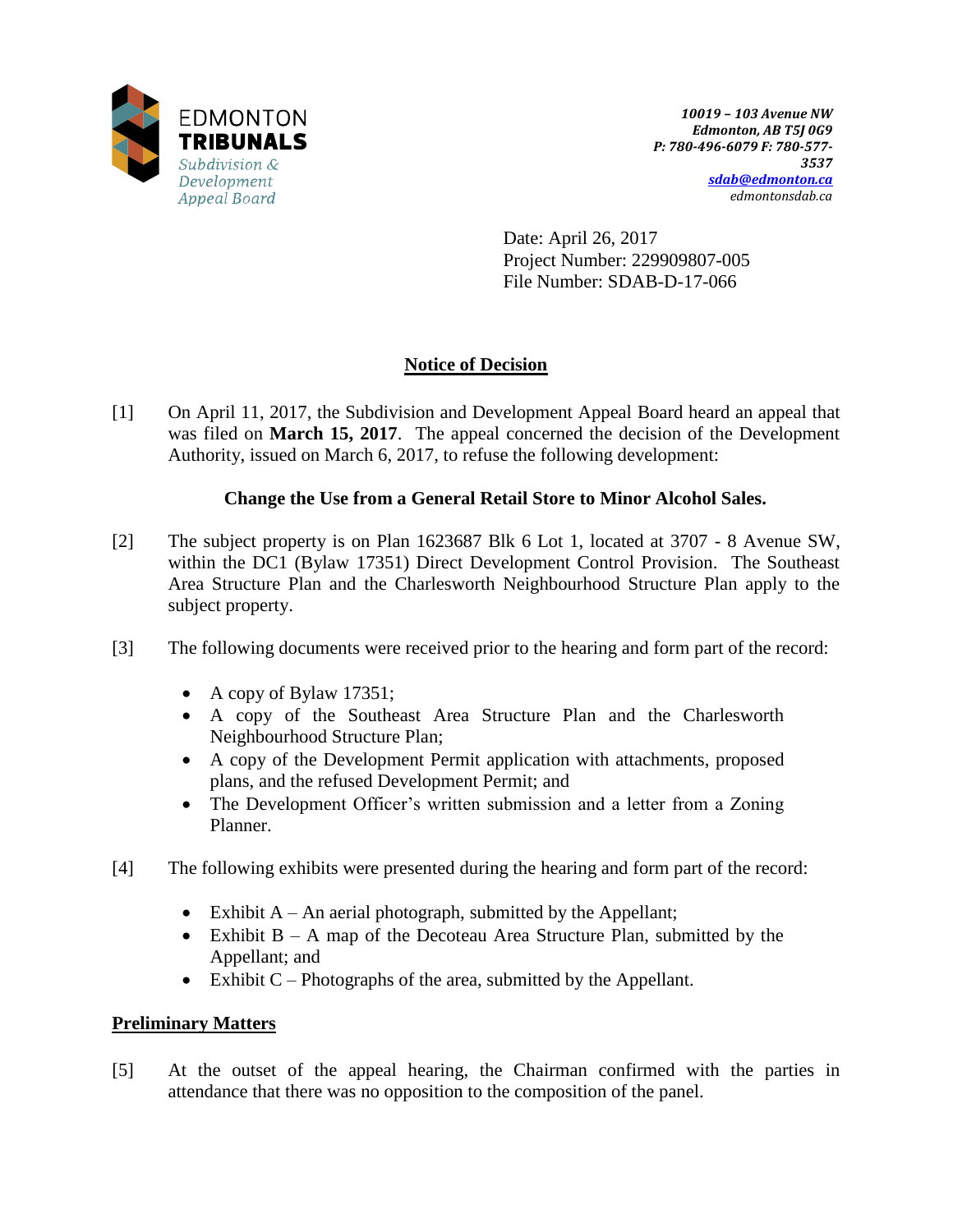- [6] The Chairman outlined how the hearing would be conducted, including the order of appearance of parties, and no opposition was noted.
- [7] The appeal was filed on time, in accordance with section 686 of the *Municipal Government Act*, RSA 2000, c M-26.

#### **Summary of Hearing**

At the outset of the hearing, the Chair indicated that the Appellant needs to explain to the Board how the Development Officer did not follow the directions of City Council when reviewing the Development Permit Application.

- *i) Position Mr. B. Allsopp, representing the Appellant, Brian Allsopp Architect Ltd.*
- [8] In his opinion, the Development Officer misinterpreted the DC1 Direct Development Control Provision and the *Edmonton Zoning Bylaw*.
- [9] He referred to the DC1 Bylaw (Bylaw 17351) and stated that a Minor Alcohol Sales Use is a Permitted Use.
- [10] The original permit was for a General Retail Store and the proposed Development is to change the Use, which is permitted.
- [11] Minor Alcohol Sales complies with section 85 of the *Edmonton Zoning Bylaw* and the direction of City Council is in conflict with the DC1.
- [12] He referred to an aerial photograph of the new Charlesworth area that is under construction. A Minor Alcohol Sales cannot be within 100 metres of a site being used for a community recreation or park use. The subject land is on Ellerslie Road and zoned (AP) Public Parks Zone.
- [13] When City Council created the DC1 they did not consider or overlooked the proposed development which is a permitted Use in a DC1.
- [14] Section 85.4 states that any Site containing a Major Alcohol Sales or Minor Alcohol Sales shall not be located less than 100 metres from any Site being used for community or recreation activities, public or private education, or public lands at the time of the application for the Development Permit for the Major Alcohol Sales or Minor Alcohol Sales.
- [15] Although the adjacent land is zoned (AP) Public Parks Zone, it is not being used as a park and not accessible to the public. There is no public access.
- [16] The area south of Ellerslie Road is owned by the City of Edmonton.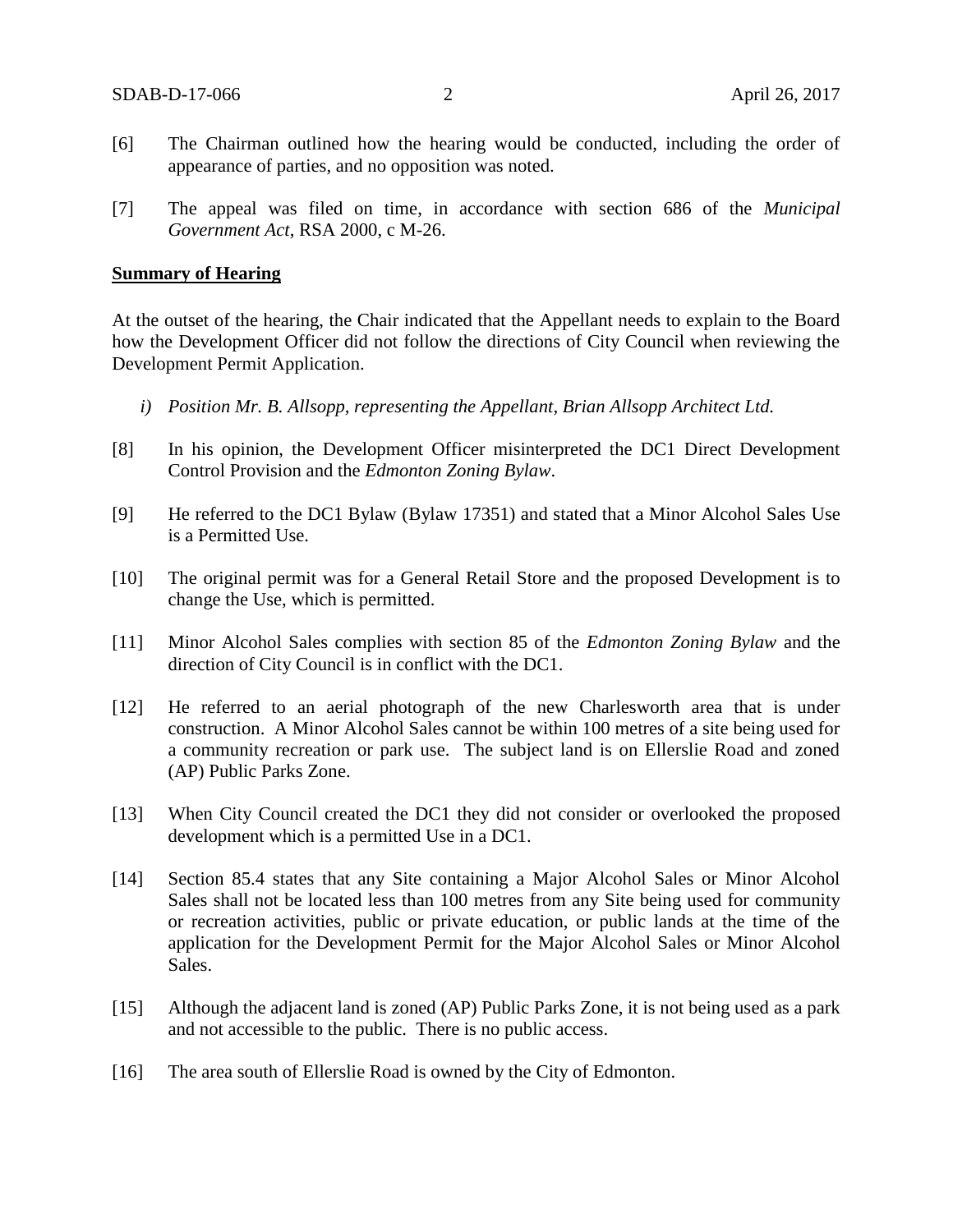- [17] The maps show the potential park area, which are outside the regulations of the Bylaw as there is no intent to have a park there in the future.
- [18] The Development Officer may have taken into consideration the long term structure plans when reviewing the proposed development.
- [19] He referred to a photograph showing the parcel of land that is zoned (AP) Public Parks Zone that is not an active park site and the location of the proposed liquor store from this site.
- [20] There are no other Alcohol Sales within two and a half kilometres of the subject Site.
- [21] In his opinion, the proposed Minor Alcohol Sales will benefit the Charlesworth development.
- [22] All the adjoining lands are zoned differently.
- [23] He does not believe a park will be developed in this area.
	- *ii) Position of the Development Officer, Mr. Kowal*
- [24] Mr. Kowal spoke to the Zoning Planner to review the proposed development and the property zoned (AP) Public Parks.
- [25] He based his decision on the Zoning Planner's recommendation that the property was zoned (AP) Public Parks and the development could not be approved.
- [26] He looked at what the park would be used for and he found that it was going to be a natural park.
- [27] If the Zoning Planner said the site was not for a public park he may have approved the proposed development.
- [28] He had to follow the input he received from the Zoning Planner who was involved in writing that section of the Bylaw.
- [29] In response to questions by the Board, he could not confirm that park area is not going to be developed.
- [30] If it was a straight Area Structure Plan he would have had more discussion with the Zoning Planner. He did not pursue it past the zoning stages.
- [31] With regard to the 500 metre separation distance. He stated that there can be more than one Minor Alcohol Sales within 500 metres if they are separated by an arterial road.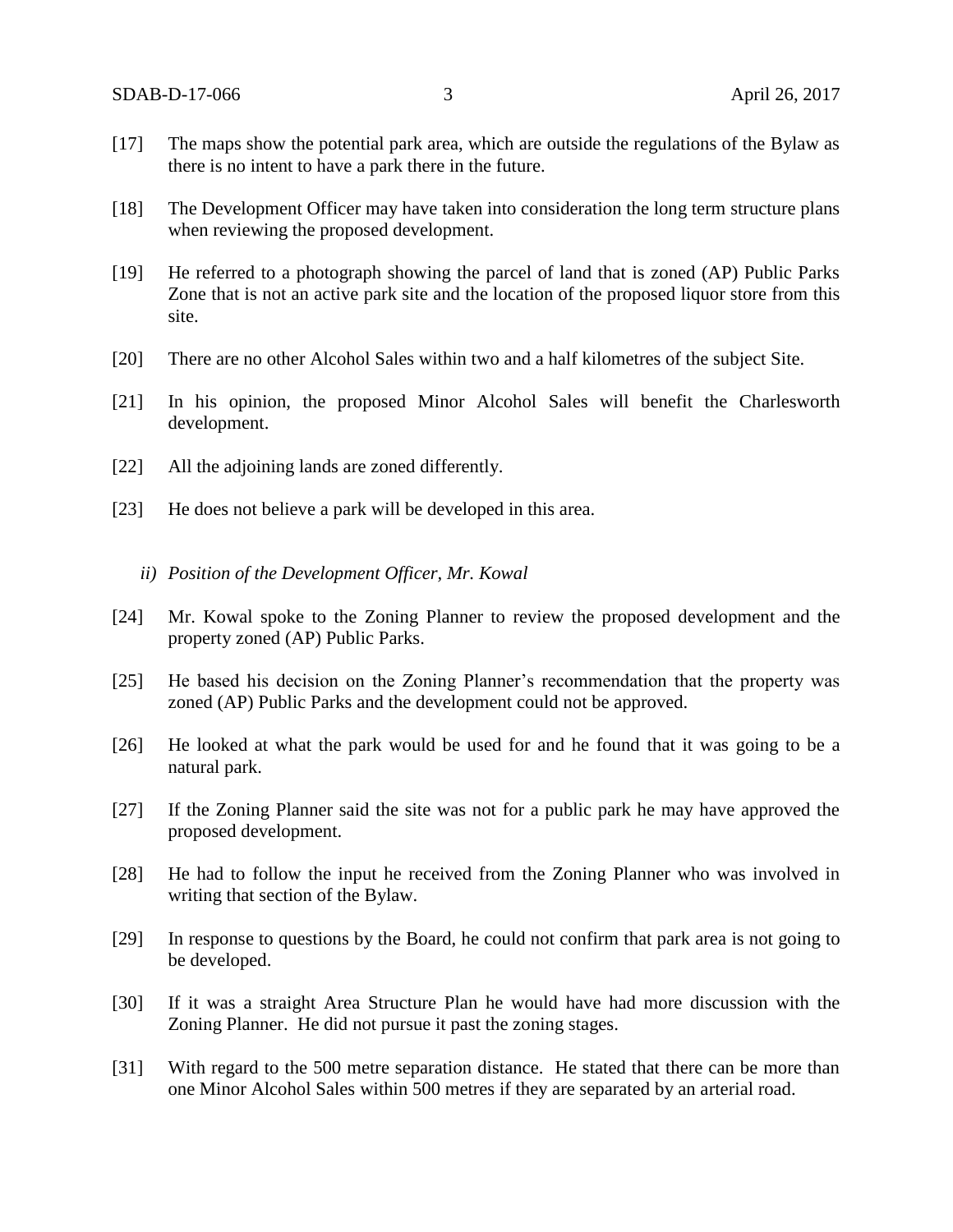However, this is a unique situation because the 500 metre separation distance is surrounded by fields and not property that is developed.

#### *iii) Rebuttal of the Appellant, Mr. Allsopp*

- [32] He reiterated that the Development Officer had a difficult time making a decision and interpreting section 85.
- [33] When creating the DC1 Direct Development Control Provision, Minor Alcohol Sales was a listed Use and section 85 has to be considered. The direction of City Council would be for this Use on this site.
- [34] There is matter of natural justice with regard to what the direction of City Council was.
- [35] The arterial road and evolution of the site to put this restriction on the application would be a hardship.

#### **Decision**

[36] The appeal is **DENIED** and the decision of the Development Authority is **CONFIRMED**. The development is **REFUSED**.

#### **Reasons for Decision**

- [37] This is an appeal of a decision of the Development Officer pertaining to a site that is in a DC1 Direct Development Control Provision.
- [38] The Board finds that because the land is in a DC1 Direct Development Control Provision, the Board's authority is set out in section 641 of the *Municipal Government Act*:

Despite section 685, if a decision with respect to a development permit application in respect of a direct control district

- (a) …
- (b) is made by a development authority, the appeal is limited to whether the development authority followed the directions of council, and if the subdivision and development appeal board finds that the development authority did not follow the directions it may, in accordance with the directions, substitute its decision for the development authority's decision.
- [39] Accordingly, the Board's role is to determine whether or not the Development Officer followed the directions of City Council as set out in the DC1 Bylaw.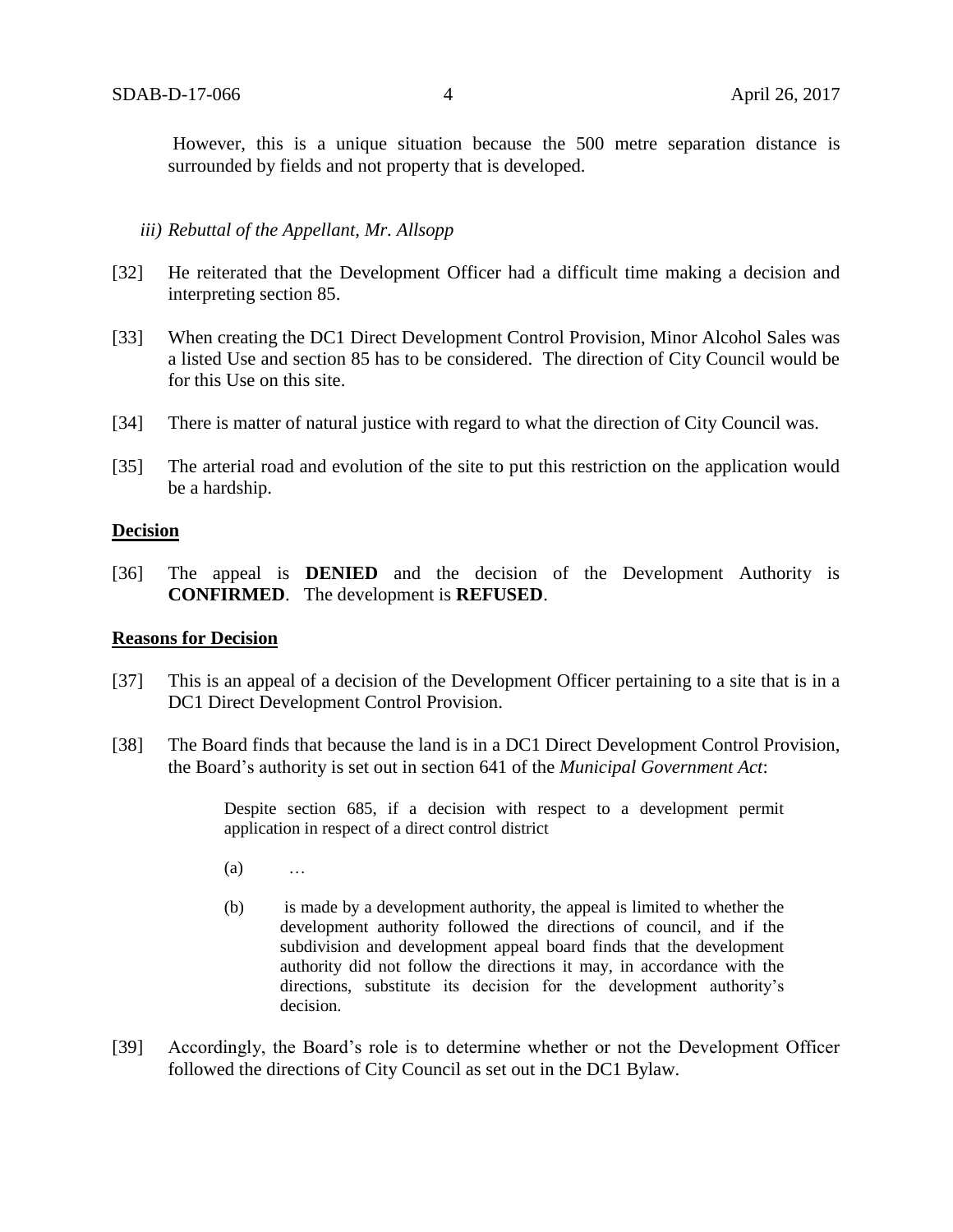- [40] The DC1 Bylaw allows Minor Alcohol Sales; however, Bylaw 17351, dated August 24, 2015, states in section 4.l that "Minor Alcohol Sales shall comply with Section 85 of the Zoning Bylaw". As a result, there is a clear direction from City Council for any Minor Alcohol Sales will comply with the regulations in section 85 of the *Edmonton Zoning Bylaw.*
- [41] The Board must refer to section 85.4 that states:

any Site containing a Major Alcohol Sales or Minor Alcohol Sales shall not be located less than 100 metres from any Site being used for community or recreation activities, public or private education, or public lands at the time of the application for the Development Permit for the Major Alcohol Sales or Minor Alcohol Sales. Sites that are greater than 2.0 hectares in size and zoned either CSC or DC2, are exempt from this restriction.

- [42] The proposed site is within 100 metres north of land that is zoned (AP) Public Parks.
- [43] The Appellant argues that the direction of City Council was not followed because the land south of the subject Site is zoned AP but is not used for a Park; therefore, section 85.4 was not applicable as he argued the word "used for" "public lands" at the time of the application. It is not clear that the word "used for" in section 85.4 are applying to Public Lands, but simply referencing the phrase "community or recreation activities, or private education".
- [44] Section 85.4 did not say "or use as a public park". The term Public Lands has a special definition in section 85.4 as outlined above.
- [45] The Appellant referred to the Area Structure Plan and stated that the future plan Use of the land zoned (AP) Public Parks appears to be residential. The Board considered the arguments; however, the Board disagrees with the Appellants interpretation.
- [46] Public Lands, when referring to the North Saskatchewan River Valley and Ravine System, refer to those areas that are active recreation areas. No such distinction is applied to those sites zoned (AP) Public Parks, those lands are defined to sites "Zoned AP".
- [47] As a result, the Board finds that the land zoned (AP) Public Parks is within 100 metres of the site area "public lands" within the meaning of section 85.4, and as a result the development regulations set out in section 85 have not been complied with.
- [48] The Board notes that section 85.5 states that "notwithstanding section 11 of the *Edmonton Zoning Bylaw*, a Development Officer shall not grant a variance to subsection  $85(4)$ ."
- [49] As a result by referencing section 85 of the *Edmonton Zoning Bylaw* to Bylaw 17351, which included a specific revision to section 85.4, the Development Officer followed the directions of City Council in refusing the proposed development.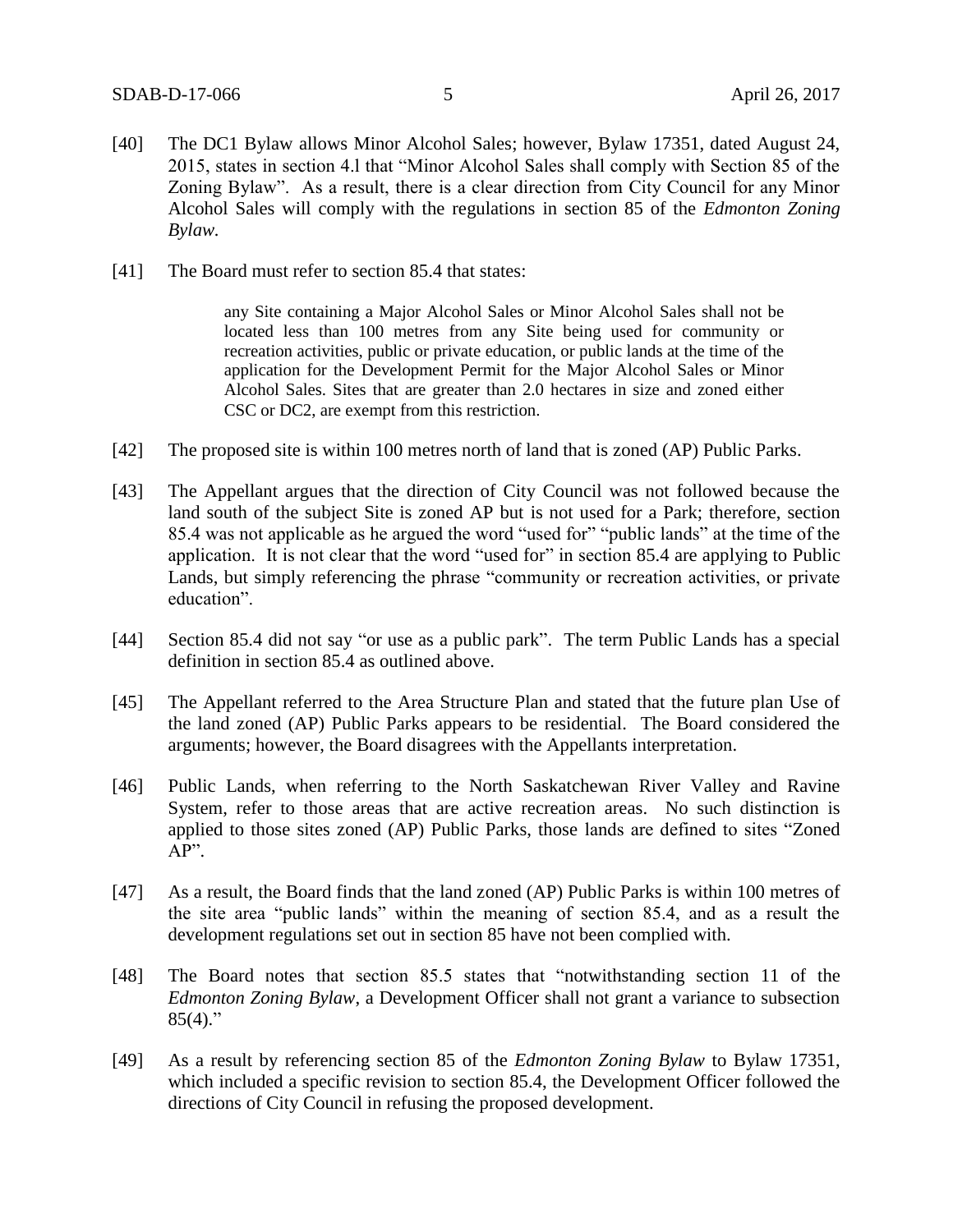[50] The Board concludes that the Development Officer followed the directions of City Council and the Board does not have the authority to interfere with the decision.

> Mr. I. Wachowicz, Chairman Subdivision and Development Appeal Board